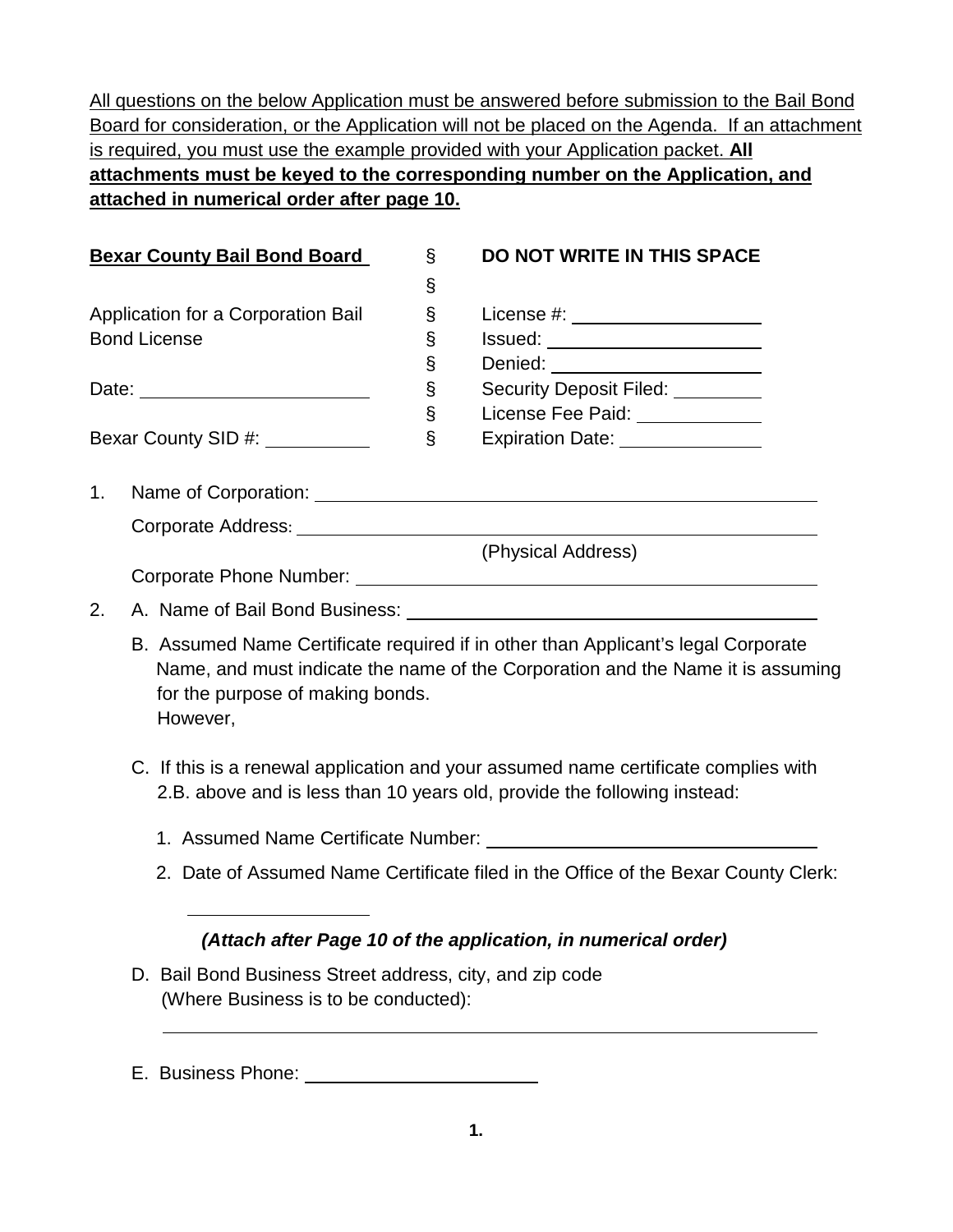3. The Name and Residential address of the Corporation Agent who is to have charge of the business under the License:

Residential phone number of Agent: \_\_\_\_\_\_\_\_\_\_\_\_\_\_\_\_\_\_\_\_\_\_

- 4. The following shall be furnished: (It is required that Applicant notifies the Bexar County Bail Bond Board of any changes in the section, within ten days of the change.)
	- A. A copy of the Articles of Incorporation showing the date of filing with the Secretary of State and any amendments thereto: *(Attach after page 10 of the application, in numerical order)*

(*If this is a renewal application, see Bail Bond Board Clerk 31 days prior to expiration of your License.)*

B. A copy of By-Laws. (*Attach after page 10 of the application, in numerical order)*

(*If this is a renewal application, see Bail Bond Board Clerk 31 days prior to expiration of your License.)*

 C. Minutes of Directors' or Stockholder's meetings showing approval for operation of business to be licensed. (*Attach after page 10 of the application, in numerical order)*

 (*If this is a renewal application, see Bail Bond Board Clerk 31 days prior to expiration of your License.)*

D. Is the Corporation chartered or admitted to do business in the State of Texas?

 $YES: ()$  NO:

- E. Is the Corporation qualified to write Fidelity Guaranty and Surety Bonds under the Texas Insurance Code? YES: () NO:
- F. List each Officer, Director, or Agent, who will process the giving or making of Bail Bonds:
- G. If the Application is a Foreign Corporation the following shall be furnished:
	- (1) Name and Address of the principal Agent in Texas.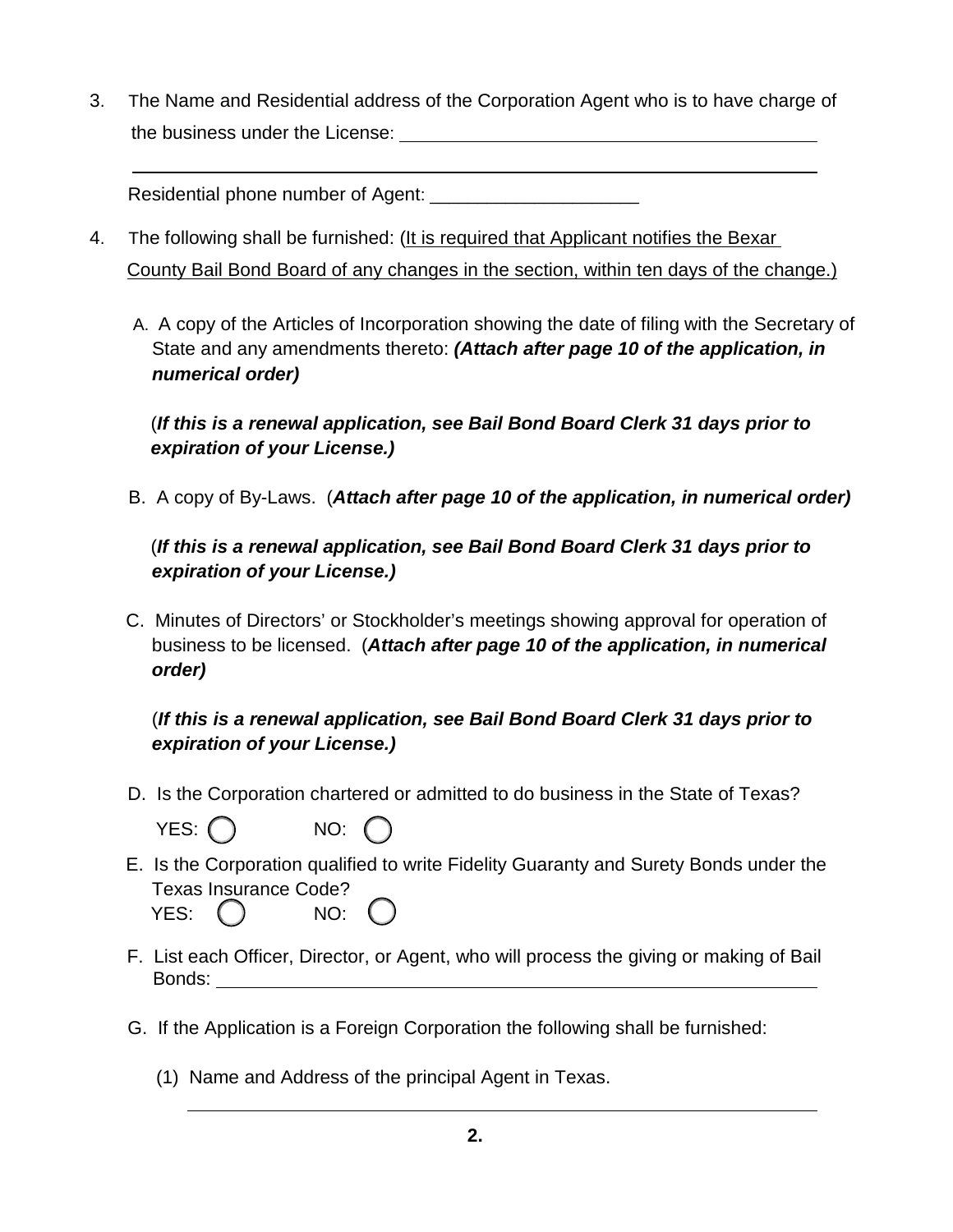- (2) A Certificate duly executed, not more than thirty days before the filing of this application, by the proper Officer by whom such Certificate should be executed, showing that the said Applicant is authorized to transact business in the State of Incorporation. *(Attached after page 10 of the application, in numerical order)*
- (3) A Certificate issued by the Texas State Board of Insurance showing that the Applicant is authorized to do business in this State. *(Attached after page 10 of the application, in numerical order)*
- (4) State the Name and Physical address of the person upon whom process may be served even if it is the same person who will have charge of the Business under the License:
- 5. Whether or not any other business will be conducted on the same premises as the Bail Bond Business.

| YES: |  | NO: |  |
|------|--|-----|--|
|      |  |     |  |

*(If affirmative, furnish the following information)*

| Name of Business:          |                                                                                 |
|----------------------------|---------------------------------------------------------------------------------|
| Nature of Business:        |                                                                                 |
|                            | (Use separate sheet as necessary and attached after page 10 of the application, |
| <i>in numerical order)</i> |                                                                                 |

6. Is the Agent presently delinquent in any Court-Ordered child support payments? YES:  $\bigcap$  NO:  $\bigcap$ 

*(If affirmative, furnish the following information)*

Cause Number: Place case filed:

# *(Use separate sheet as necessary, and attach after page 10 of the application, in numerical order)*

- 7. Have you been directly or indirectly connected, in any capacity, with any Bail Bond Organization in Texas or elsewhere?
	- A. As an Individual Owner, Agent, Partner, Member, Officer, Director, or Employee.



 B. Which had its Application for license refused by any Federal, State, or Municipal Authority, or which withdrew such Application to avoid a refusal, or which withdrew such Application by request, or which had its License or registration suspended, cancelled, or revoked by such authority.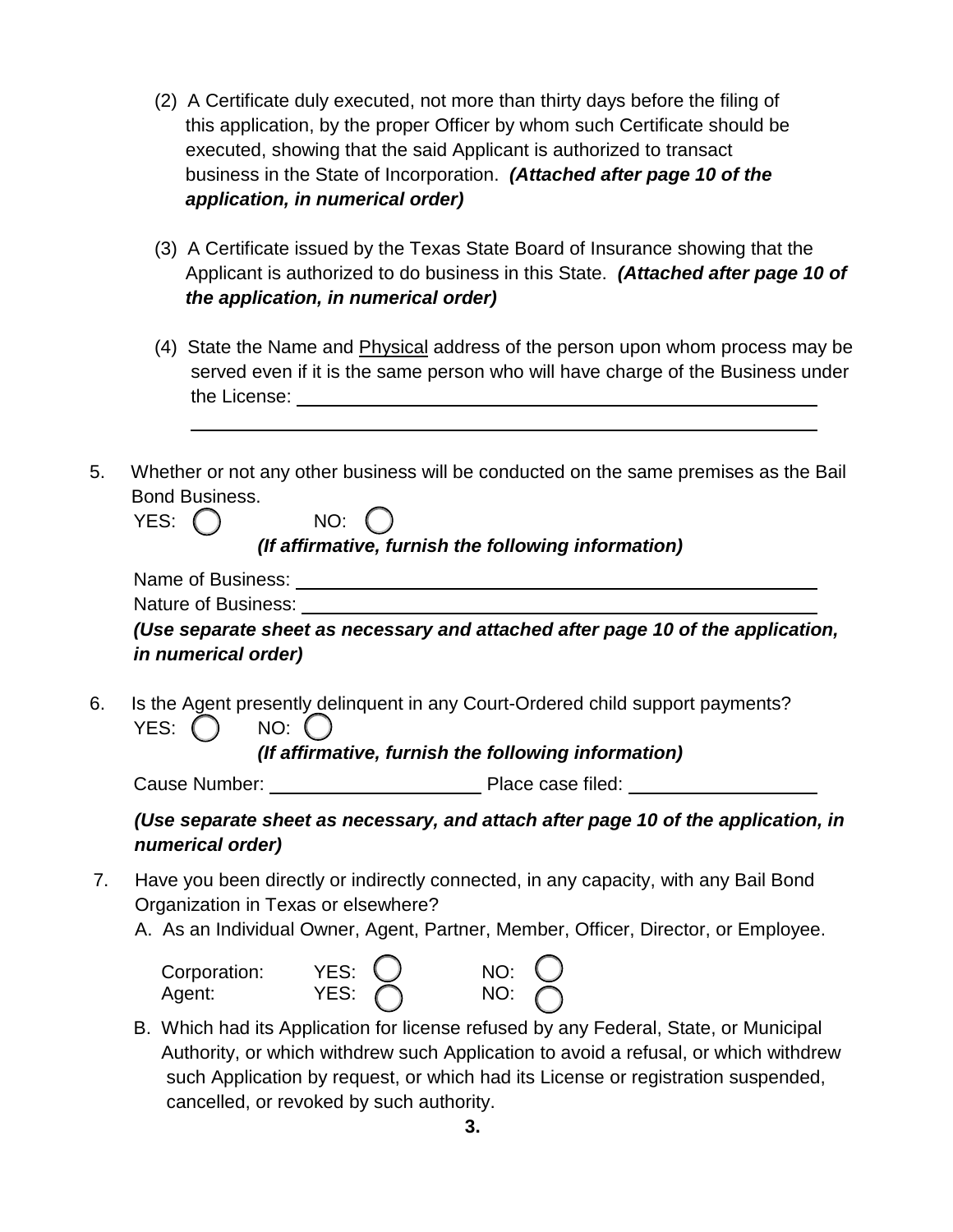| connection)                |                                                        |                            |                                                                                    |
|----------------------------|--------------------------------------------------------|----------------------------|------------------------------------------------------------------------------------|
|                            |                                                        |                            |                                                                                    |
|                            |                                                        |                            |                                                                                    |
|                            | <i>in numerical order)</i>                             |                            | (Use additional sheet as necessary, and attach after page 10 of the application,   |
| Employee(s) Information:   |                                                        |                            |                                                                                    |
|                            |                                                        |                            |                                                                                    |
|                            |                                                        |                            |                                                                                    |
|                            |                                                        |                            |                                                                                    |
|                            |                                                        |                            |                                                                                    |
|                            |                                                        |                            |                                                                                    |
|                            |                                                        |                            |                                                                                    |
|                            | application, in numerical order)                       |                            | (Use additional sheet as necessary, and attach after page 10 of the                |
| Forfeitures) at this time? |                                                        |                            | Is the Corporation or Agent involved in any Civil Litigation (other than Bail Bond |
|                            | Corporation: YES: $\bigcirc$<br>Agent: YES: $\bigcirc$ | $NO:$ $C$<br>NO: $\bigcap$ | (If affirmative, furnish the following information)                                |

**4.**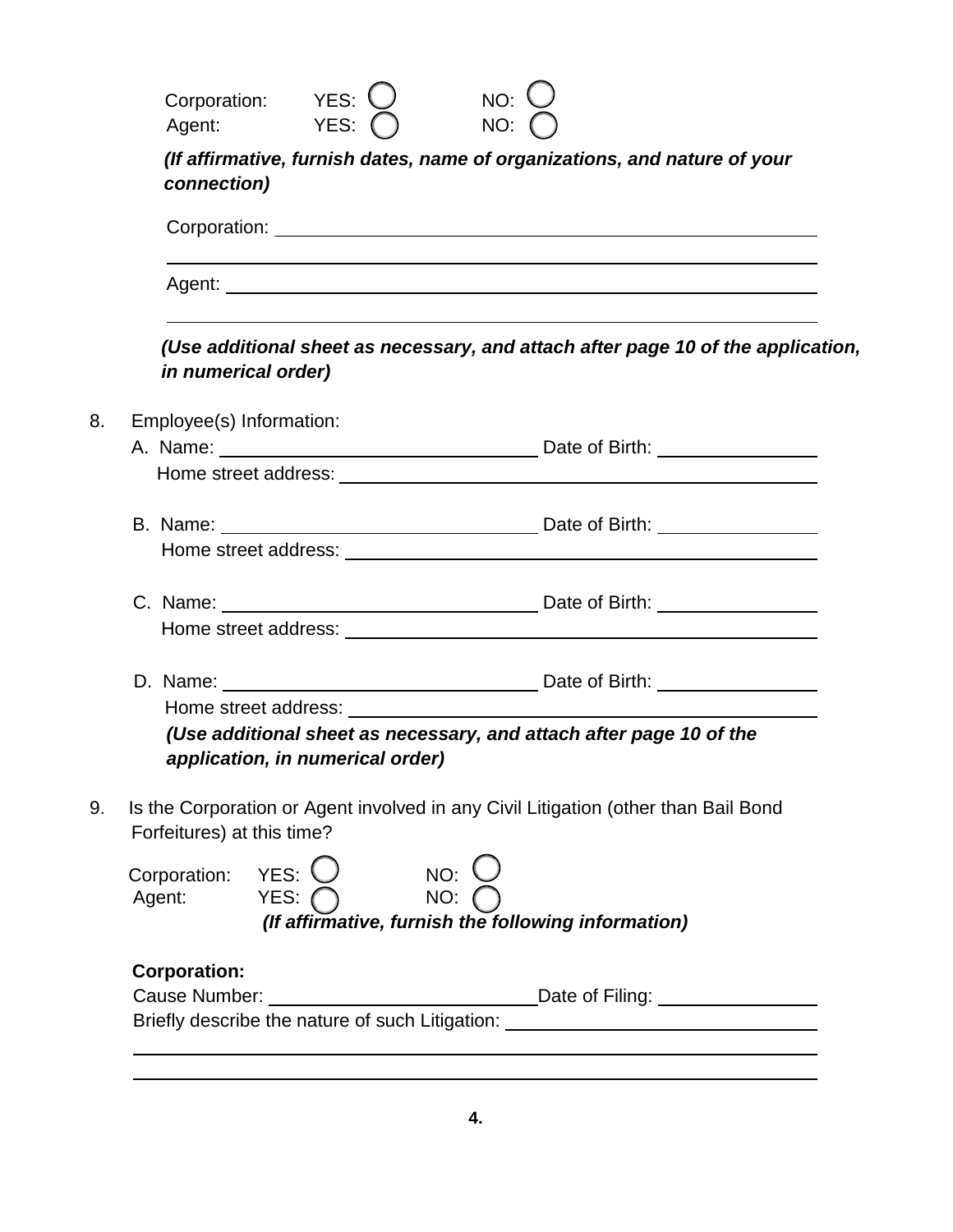| Cause Number:                                   | Date of Filing: |
|-------------------------------------------------|-----------------|
| Briefly describe the nature of such Litigation: |                 |

# *(Use additional sheet as necessary, and attach after page 10 of the application, in numerical order)*

#### **Agent:**

| Cause Number:                                   | Date of Filing: |
|-------------------------------------------------|-----------------|
| Briefly describe the nature of such Litigation: |                 |
|                                                 |                 |
|                                                 |                 |

 Cause Number: Date of Filing: Briefly describe the nature of such Litigation:

#### *(Use additional sheet as necessary, and attach after page 10 of the application, in numerical order)*

10. Has the Corporation or Agent, or has any Bail Bond Organization with which the Corporation or Agent associated, as an Officer, Partner, Owner, Agent, Employee, or otherwise, been involved in any voluntary or involuntary bankruptcy, Receivership, or Insolvency Proceedings?

| Corporation: $YES:$ |                | $NO:$ $O$      |
|---------------------|----------------|----------------|
| Agent:              | YES: $\bigcap$ | NO: $\bigcirc$ |

# *(If affirmative, furnish the following information)*

# **Corporation:**

| Name of the Organization: Name of the Organization: |                                             |  |
|-----------------------------------------------------|---------------------------------------------|--|
| Cause Number:                                       |                                             |  |
|                                                     | Nature of Litigation: Nature of Litigation: |  |
|                                                     |                                             |  |
|                                                     |                                             |  |
| Name of the Organization:                           |                                             |  |
| Cause Number:                                       |                                             |  |

Nature of Litigation: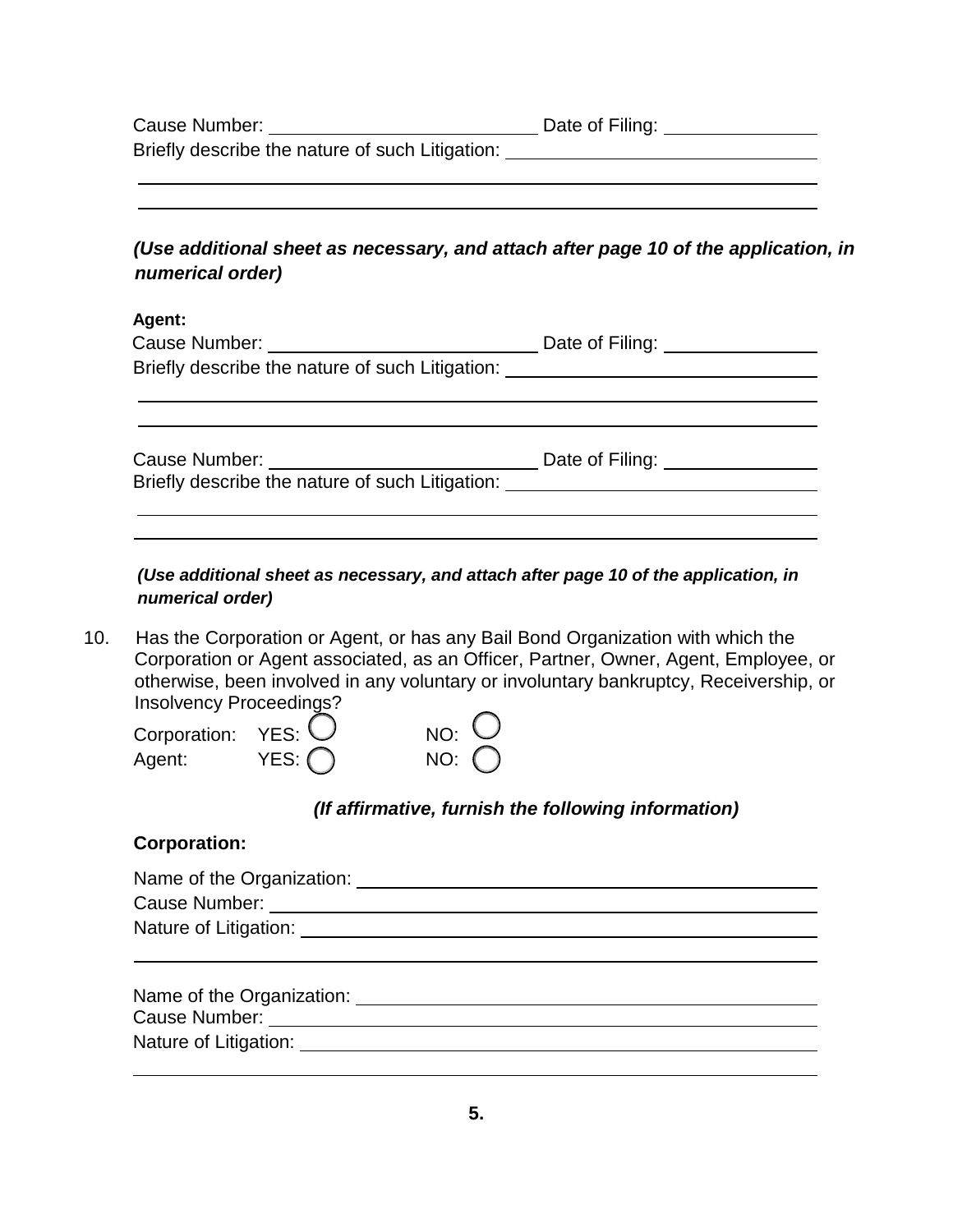*(Use additional sheet as necessary, and attach after page 10 of the application, in numerical order)*

### **AGENT:**

| Name of the Organization:<br>Nature of Litigation: Nature of Litigation:      |
|-------------------------------------------------------------------------------|
| Name of the Organization:<br>Cause Number: _________<br>Nature of Litigation: |

# *(Use additional sheet as necessary, and attach after page 10 of the application, in numerical order)*

11. Have you or any of your Employees or Agents ever been convicted of a Criminal Offense in this State, or any other State, or by the Federal Government other than for Traffic Violations?

| YES: | NO: | $\left(\begin{array}{c} \end{array}\right)$ |
|------|-----|---------------------------------------------|
|      |     |                                             |

# *(If affirmative, furnish the following information)*

|     |                                                           | Cause No: <u>New York Cause Note</u> 2014 and Disposition: New York 2014 and 2014 and 2014 and 2014 and 2014 and 2014 and 2014 and 2014 and 2014 and 2014 and 2014 and 2014 and 2014 and 2014 and 2014 and 2014 and 2014 and 2014 a |
|-----|-----------------------------------------------------------|-------------------------------------------------------------------------------------------------------------------------------------------------------------------------------------------------------------------------------------|
|     |                                                           |                                                                                                                                                                                                                                     |
|     |                                                           |                                                                                                                                                                                                                                     |
|     |                                                           | Cause No: ____________________________Disposition: _____________________________                                                                                                                                                    |
|     |                                                           | C. Name: ______________________________Offense: ________________________________                                                                                                                                                    |
|     |                                                           |                                                                                                                                                                                                                                     |
|     |                                                           |                                                                                                                                                                                                                                     |
| 12. | could result in the purchase of any or all of its assets? | Is the Corporation currently a party to any contract, or any other type of agreement that                                                                                                                                           |

| YES: $\bigcirc$ | $NO:$ $()$<br>(If affirmative furnish details) |
|-----------------|------------------------------------------------|
|                 |                                                |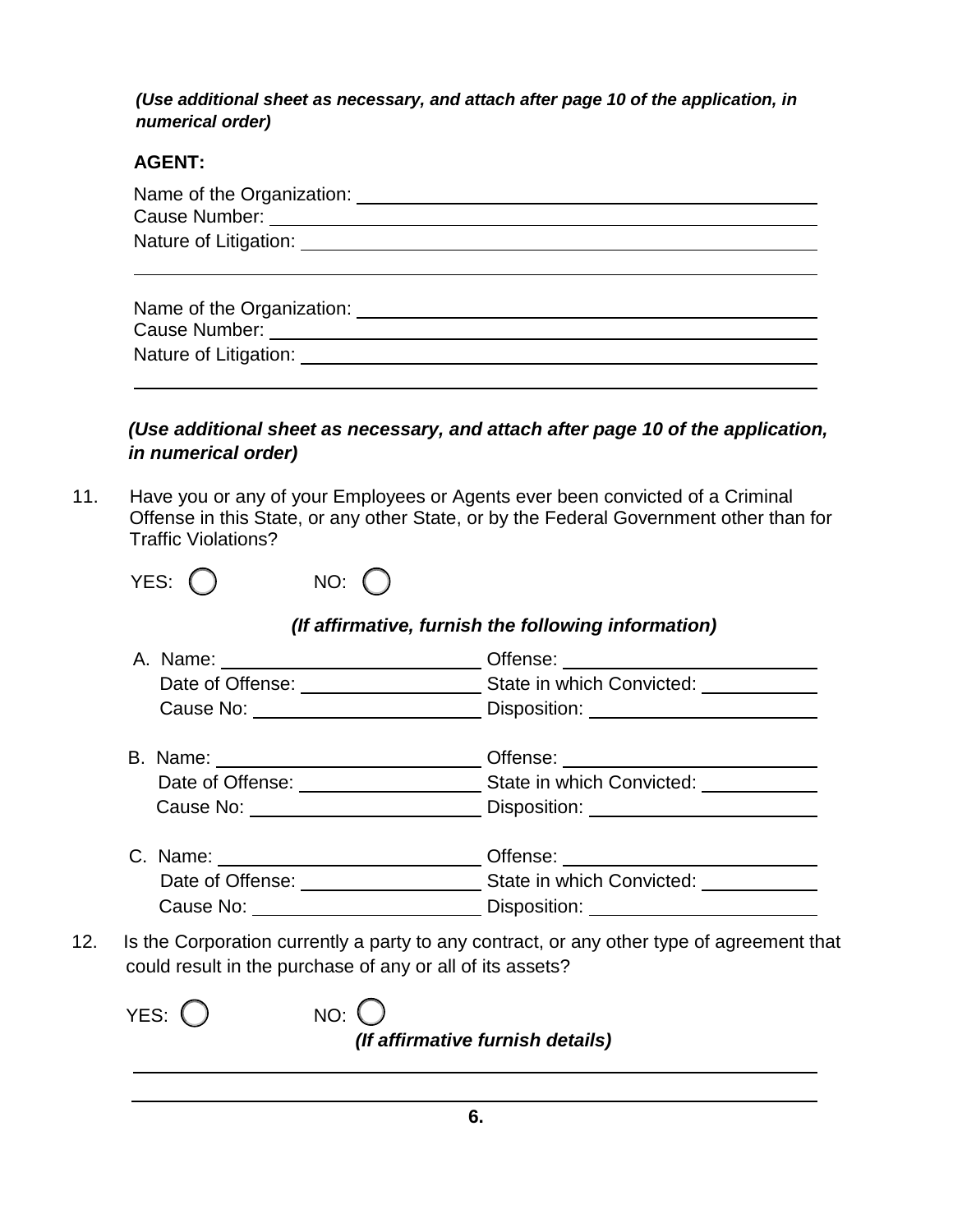13. Does the Applicant or Agent have any Contractual Agreement, either written, oral, financial, or otherwise, pertaining to Bail Bonds, with any person licensed to practice law in the State of Texas, or any relative of said person?

 $\bigcap$ 

 $\overline{\phantom{0}}$ 

 $\overline{\phantom{a}}$ 

|                     |                       |           | (If affirmative furnish details)                                                       |           |
|---------------------|-----------------------|-----------|----------------------------------------------------------------------------------------|-----------|
|                     |                       |           |                                                                                        |           |
|                     |                       |           |                                                                                        |           |
|                     |                       |           |                                                                                        |           |
|                     |                       |           |                                                                                        |           |
|                     |                       |           | (Use additional sheet as necessary, and attach after page 10 of the application,       |           |
|                     | in numerical order)   |           |                                                                                        |           |
|                     |                       |           | Does the Applicant or Agent have any unsatisfied Judgments of any kind pending against |           |
| it or him/her?      |                       |           |                                                                                        |           |
|                     |                       |           |                                                                                        |           |
|                     |                       |           |                                                                                        |           |
|                     | Corporation: $YES:$   | $NO:$ $C$ |                                                                                        |           |
|                     |                       |           |                                                                                        |           |
|                     |                       |           | (If affirmative, give the following information on each)                               |           |
| Agent:              | $_{YES}$ : $\bigcirc$ | $NO:$ $O$ |                                                                                        |           |
|                     |                       |           |                                                                                        |           |
|                     |                       |           |                                                                                        |           |
|                     |                       |           | (If affirmative, give the following information on each)                               |           |
|                     |                       |           |                                                                                        |           |
| <b>Corporation:</b> | Cause                 |           | Date of                                                                                | Amount of |

 *(Use additional sheet as necessary, and attach after page 10 of the application, in numerical order)*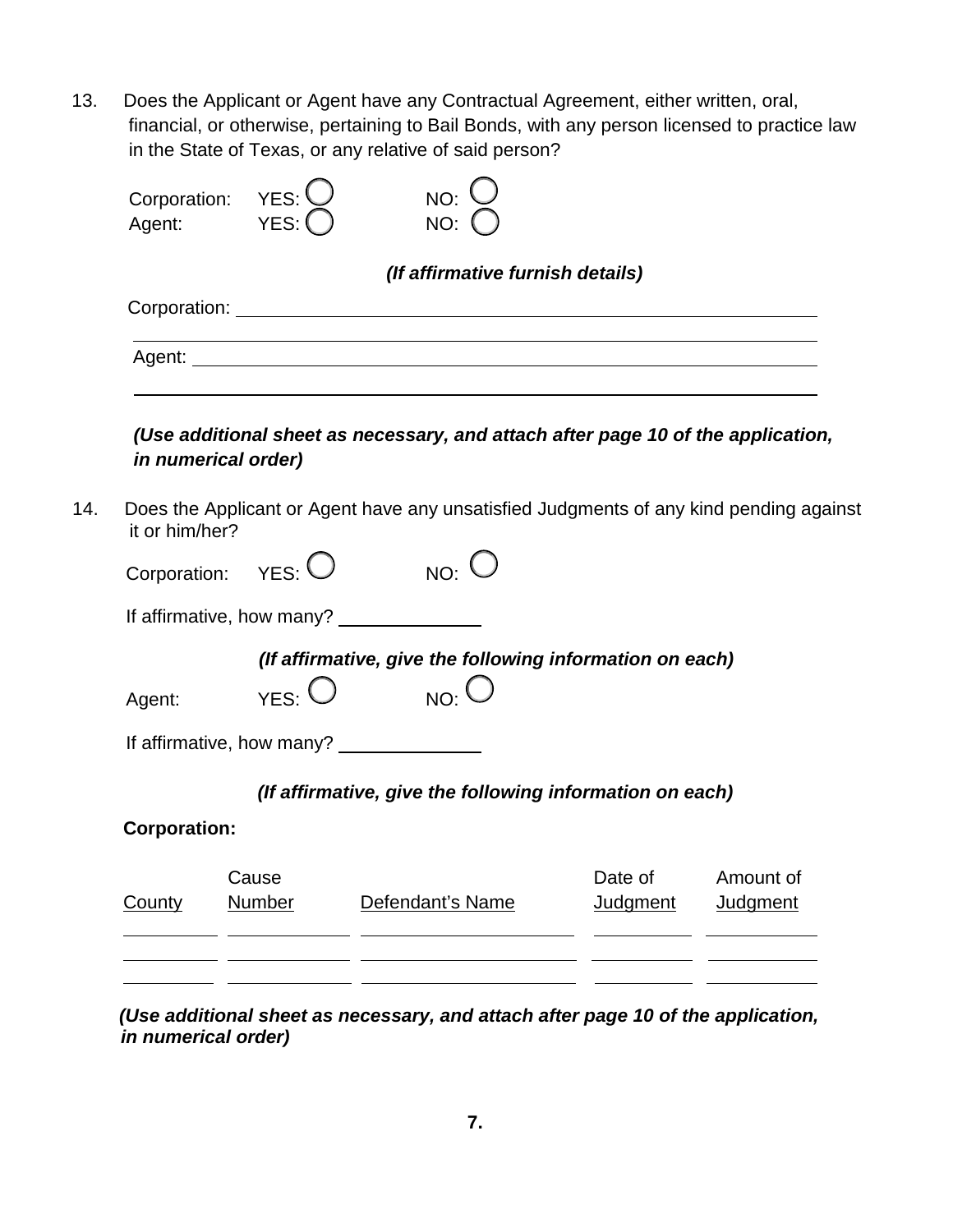# **Agent:**

| County | Cause<br><b>Number</b> | Defendant's Name | Date of<br><b>Judgment</b> | Amount of<br>Judgment |
|--------|------------------------|------------------|----------------------------|-----------------------|
|        |                        |                  |                            |                       |
|        |                        |                  |                            |                       |

### *(Use additional sheet as necessary, and attach after page 10 of the application, in numerical order)*

### **The examples provided with your packet must be used to complete the following requirements for your Application.**

15. Provide a complete sworn Financial Statement for the Corporation.

# *(Example provided at attachment (A)*

- 16. This Application must be accompanied by:
	- A. Letters of recommendation from at least three reputable persons who have known the Agent for the Applicant for at least three (3) years. Each letter shall recommend the Applicants Agent as having a reputation of honesty, truthfulness, fair dealing, competency, and recommend the License be granted. The letter requirement applies both to Employees as well as the Agent, and must have the signature, printed Name, address and telephone number of the person making the recommendation.

# *(Board approved forms are available from the Bail Bond Board Administrator)*

# **(Enclose as Attachment B and C)**

17. Attach to the Application a **Cashier's Check** made payable to the **Bexar County Clerk/Treasurer** in the amount of five hundred dollars, (\$500.00), as an Application Fee.

# **(Enclose as Attachment E)**

18. Attached to the Application two passport type **color** photographs of the Agent and of each of the Employees who will process the giving or making of Bail Bonds.

# **(Enclose as Attachment F)**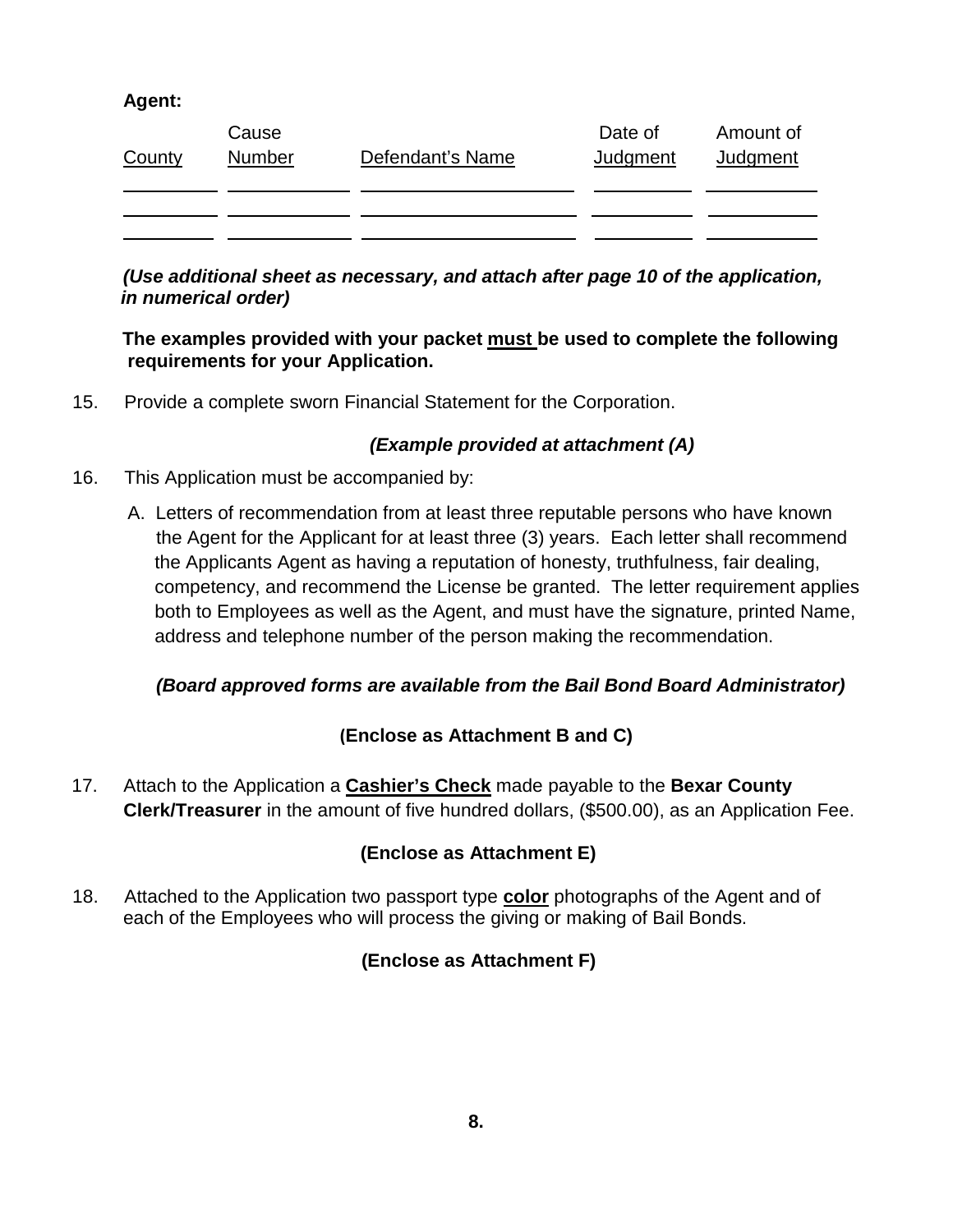19. Each Agent of the Applicant or other Employee of the Agent who will process the giving or making of Bail Bonds shall have their Fingerprints taken and a criminal background check run by the Texas Department of Public Safety. **Instructions are available from the Bail Bond Board Administrator).**

# **(Enclose as Attachment G)**

20. Attach a Declaration by:

A. The Applicant Corporation that the Corporation will comply with the provisions of Charter 1704, Occupations Code and the Rules prescribed by the Bexar County Bail Bond Board.

# **(Example provided as Attachment H)**

B. The Agent for the Applicant Corporation that the Agent will comply with the provisions of Chapter 1704, Occupations Code and the Rules prescribed by the Bexar County Bail Bond Board.

# **(Example provided as Attachment I)**

21. **Attach a Power of Attorney for the Agent of the Applicant who will process the giving or making of Bail Bonds.** (Any Corporation which acts as a surety shall, before executing any bail bond, first file in the office of the County Clerk of the county where such bail bond is given a power of attorney designating and authorizing the named agent of such corporation to execute such bail bonds by such agent. This power of attorney shall be a valid and binding obligation of the corporation).

# **(Enclose as Attachment J)**

- 22. Upon notice from the Bexar County Bail Bond Board that this Application has been approved, the Applicant shall then:
	- A. With the County Clerk/Treasure a Cashier's Check, Certificate of Deposit, or Cash in the amount required by Chapter 1704.

 (NOTE: The deposit of any funds will be accomplished through the Bail Bond Administrator, using forms/documents approved by the County Auditor and furnished by the Bail Bond Administrator. If this is a renewal application, check with the Bail Bond Administrator to ensure that no changes have occurred in relation to the posted security).